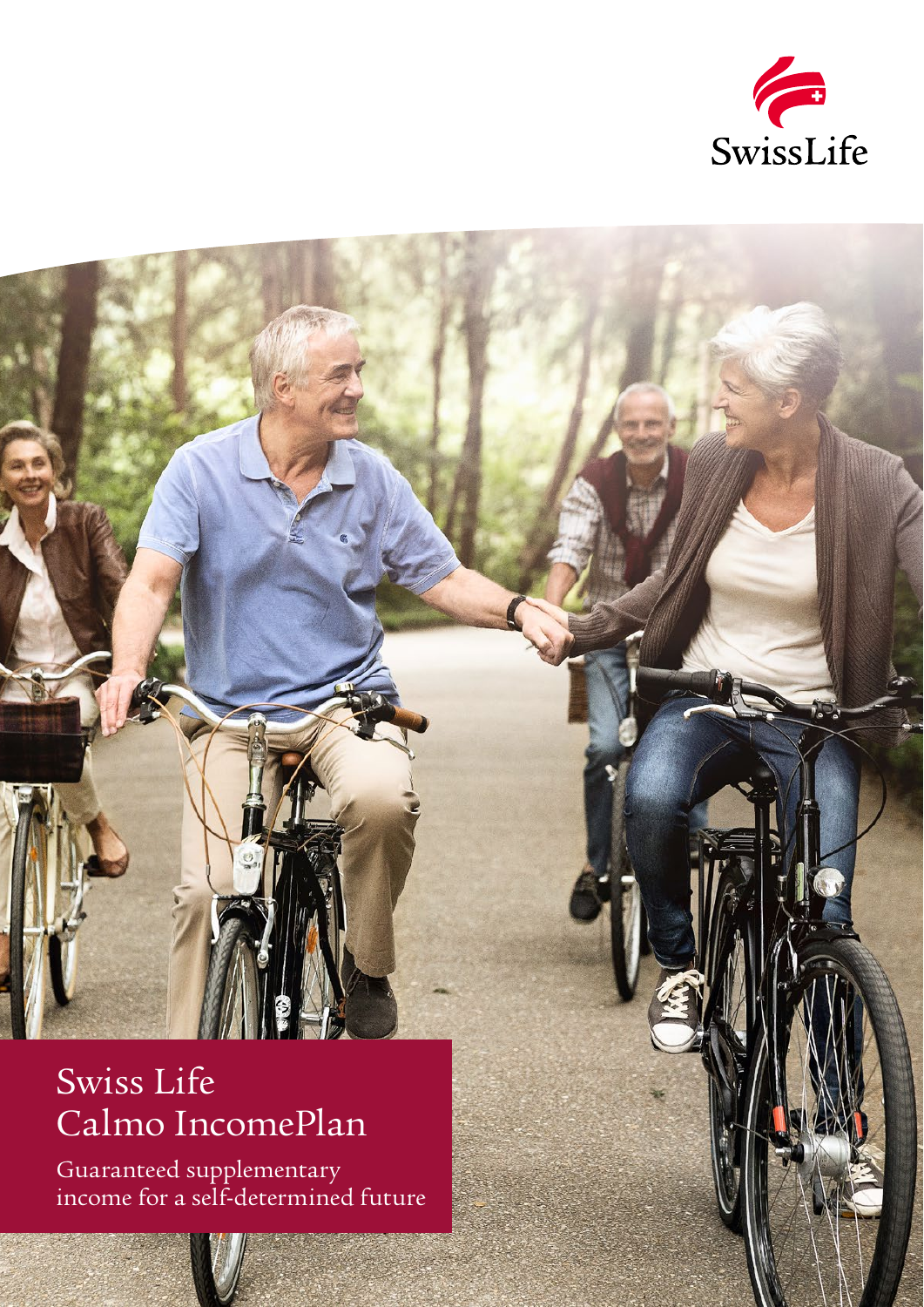# Do you want to lead a self-determined life for as long as possible?

Enhance your future provisions with a guaranteed supplementary income.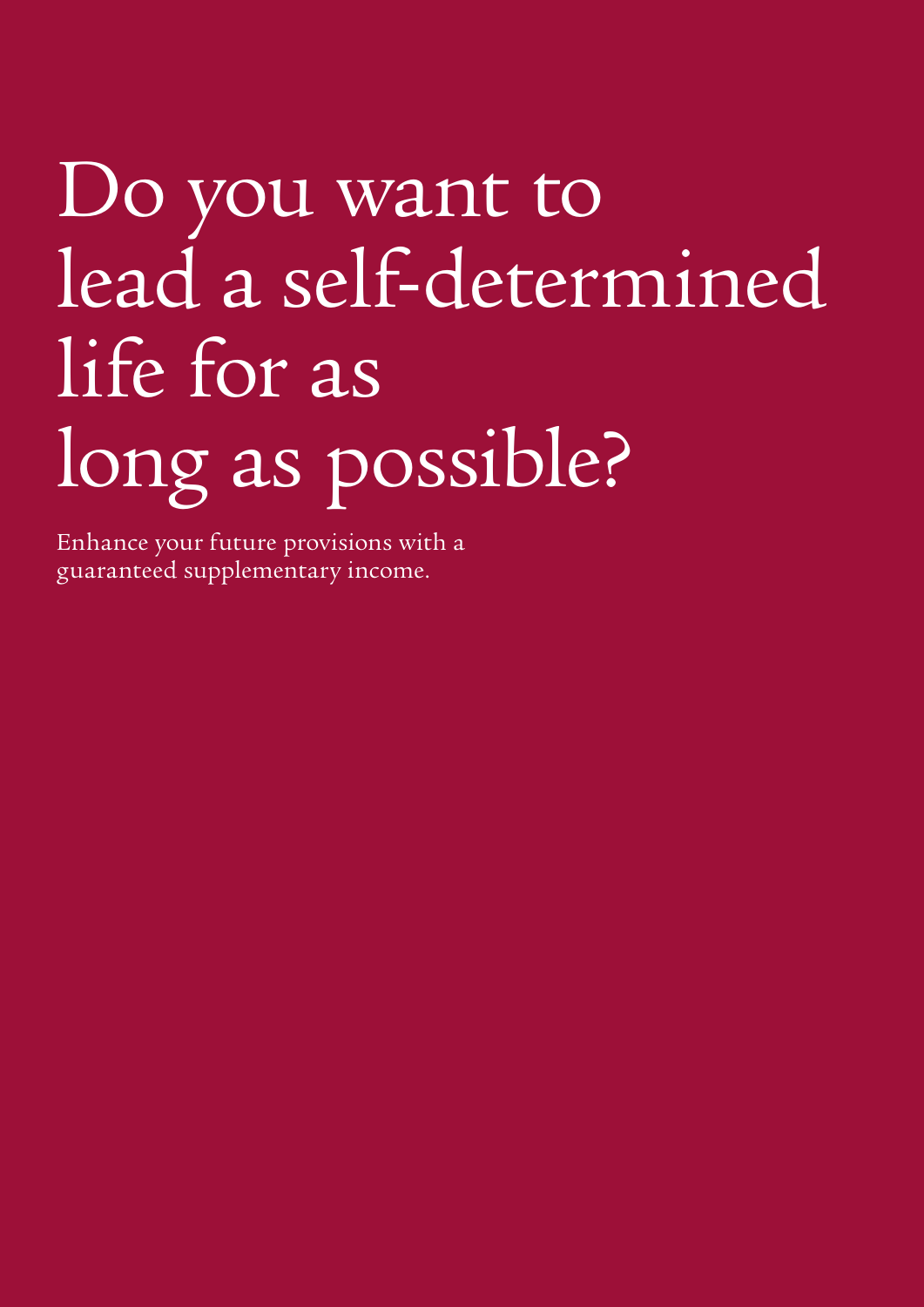### *«Self-determination means* having your income and outlays under control – also during your old age.»

Do you wonder whether after retirement you will have enough money to support your lifestyle? Would you like to lead a self-determined life for as long as possible while also being able to rely on a regular, guaranteed supplementary income?

#### **Swiss Life Calmo IncomePlan**

The *Swiss Life Calmo IncomePlan* modern pension provision concept offers you a guaranteed supplementary income to top up your AHV and pension benefits. It allows you to cover your ongoing expenses and treat yourself to something special with any returns.



#### **A comforting outlook, your whole life long.**

#### *Do you want to be sure your money will last into old age?*

- $\triangledown$  You receive a guaranteed income your whole life long. No matter how long you live and what happens on the capital markets.
- *Do you want more interest than on your savings account?*
- $\overline{V}$  Benefit from attractive potential returns with annual profit protection.

#### *Would you like access to your funds when you need them?*

 $\forall$  You can withdraw a portion of your investment at any time, free of charge.

#### *Do you want a tailor-made solution that keeps pace with your needs?*

 $\triangledown$  Thanks to the scope for flexible design you can craft your own individualised income solution.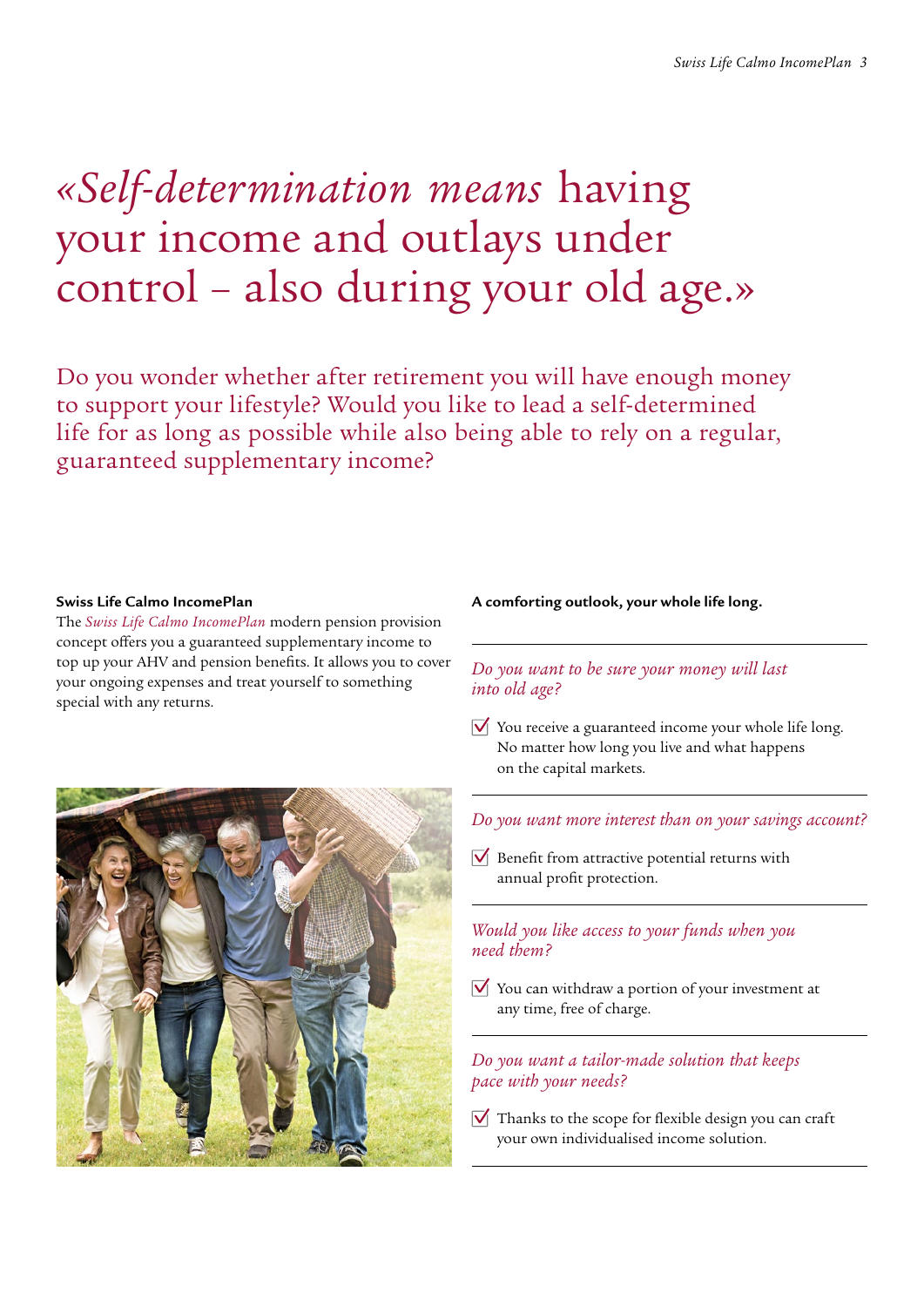## *Retirement provisions* are what each of us makes of them. Completely *individual.*

#### **Every profession has its own income bracket. And what comes afterwards?**

We are accustomed to a regular, dependable salary. But the period following retirement raises some big questions. How happy are you portioning out your assets so that they are sure to last? Can you live with their exposure to capital market fluctuations? It's much more comforting when your financial affairs are completely settled.

#### **We are growing ever older. That means pressure not only on the AHV.**

Living longer means that, after retirement, we still have have a good number of years to live, in many cases. Time we can shape for ourselves, if the circumstances allow – and not only our finances, though they are crucial.

As the Swiss population is growing ever older, pressure is constantly mounting for changes in the AHV and 2nd pillar. We have to assume that benefits from state and occupational provisions will not remain at their current level.



*Between 1960 and 2020 the number of people in Switzerland living to the age of 90 or older multiplied. (Source: Swiss Federal Statistical Office)*



*In 1950 six workers financed the AHV for one pensioner; in 2030 that number will drop to just two. (Source: Swiss Federal Statistical Office)*

#### **With the 3rd pillar we are providing for a self-determined future.**

We cannot really hope to influence the AHV and pension fund. But the 3<sup>rd</sup> pillar is another story, because we can shape it individually – ideally as part of a comprehensive pension solution topped up with a guaranteed supplementary income.



**How do I know if Swiss Life Calmo IncomePlan is right for me?**

- $\overline{V}$  If you would rather enjoy a regular income than worry about your investments all the time.
- $\sqrt{\phantom{a}}$  If you want to be sure that your finances will continue to pay for your accustomed lifestyle in old age.
- $\overrightarrow{V}$  If you want to close gaps in income that may be the result of retirement – for you or your partner.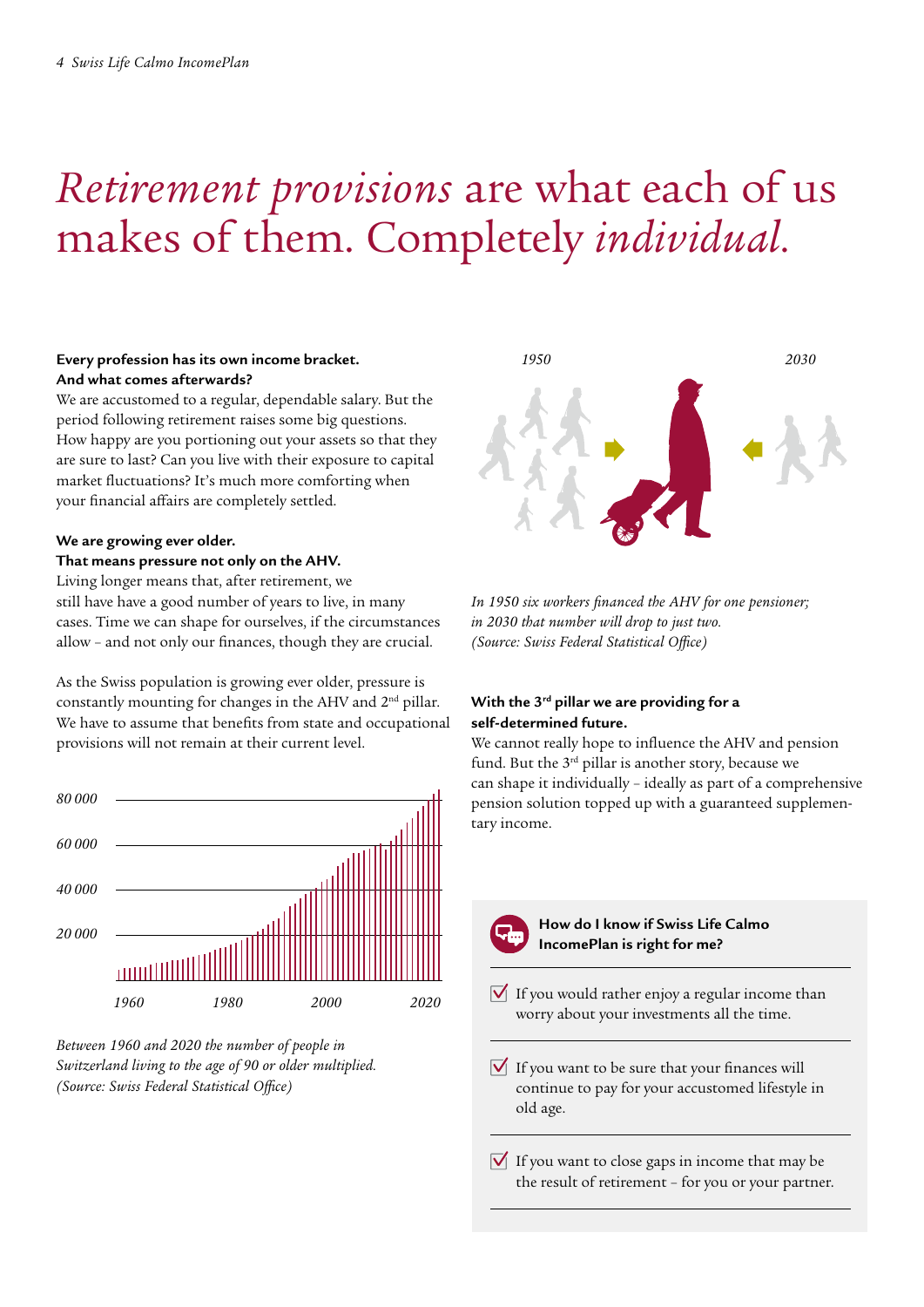### *Swiss Life Calmo IncomePlan:* Optimised income solution with flexibility.



#### **Optimised income solution**

The *Swiss Life Calmo IncomePlan* combines a payout plan (Swiss Life Calmo Income) with a lifelong annuity (Swiss Life Calmo Pension). This affords you room and flexibility to shape your plan and provides more tax advantages than a traditional pension.



#### **Flexible investment**

The *Swiss Life Calmo IncomePlan* comprises a flexible investment. In contrast to other life insurance policies, you can withdraw a portion of your funds any time, free of charge. Returns are automatically credited to your flexible investment, which means a rise in the amount available to you free of charge. With funds from your flexible investment you can also increase your guaranteed supplementary income.

#### **Attractive potential returns**

Take advantage of professional asset management and innovative participation in the index basket, comprising renowned indices. Participation gains augment your flexible investment. Thanks to annual hedging, profits already credited to you are preserved even in bull market years. Swiss Life has been managing insurance and savings deposits for 160 years and has an outstanding track record in the business.



#### **Flexible design**

*Swiss Life Calmo IncomePlan* adapts flexibly to your requirements:

- **Determine the amount of your guaranteed regular** income separately in two phases – until the age of 90 as well as from the age of 90.
- **ɬ** Choose the point at which income payout begins, between the ages of 50 and 89.
- **ɬ** You can start with a deposit from CHF 100000. Your guaranteed supplementary income increases if you bring in additional funds prior to maturity – whether from your flexible investment (conversion from CHF 5000) or additional supplementary payments (from CHF 25000).



#### **Tax advantages**

With *Swiss Life Calmo IncomePlan* there is no stamp duty. Until the age of 90, you receive periodic payments from Swiss Life Calmo Income. However, only amounts in excess of your initial investment plus any supplementary payments made are taxable as regular income. From age 90, your pension payments from Swiss Life Calmo Pension are 40% taxable as income.

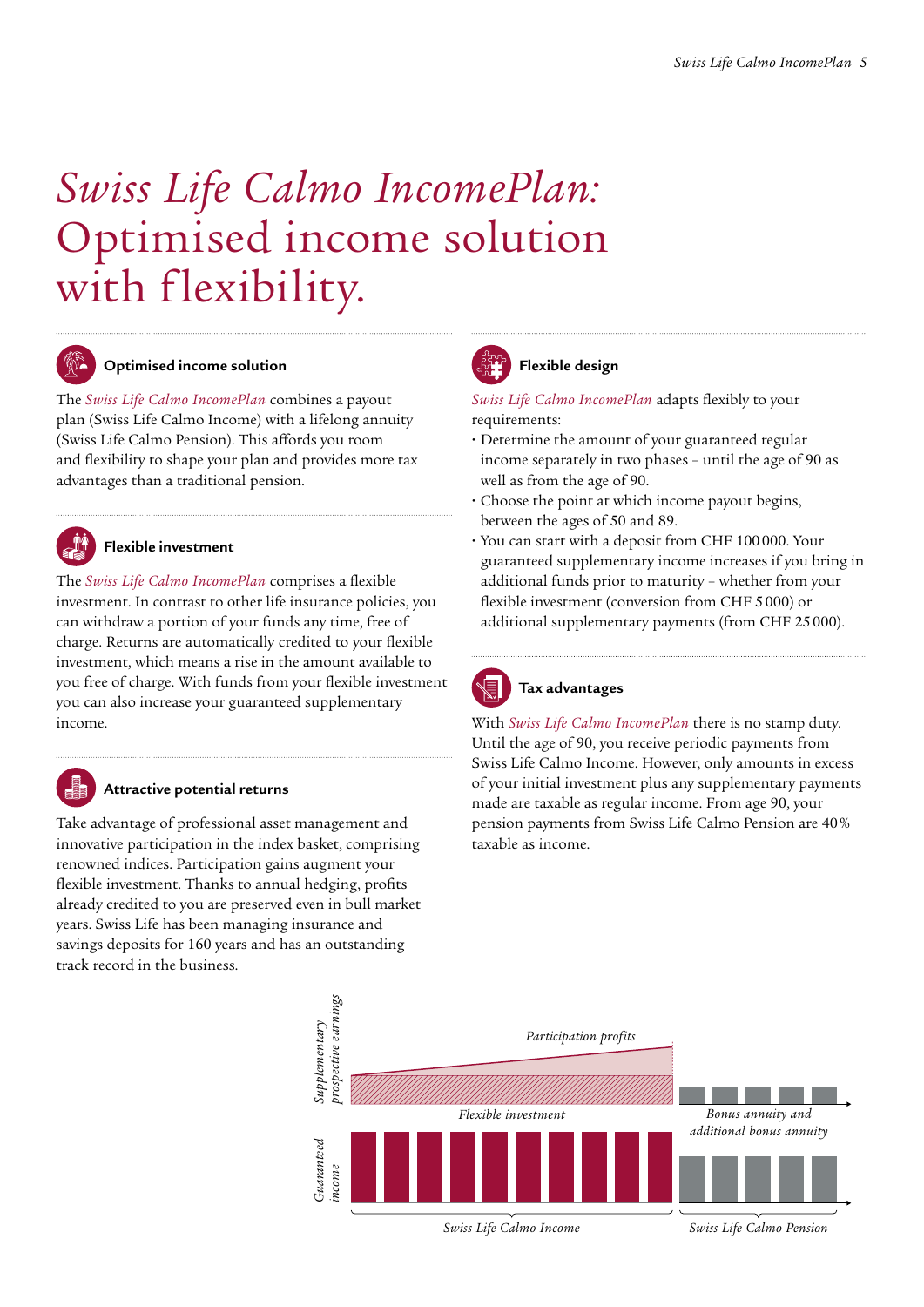### Facts and figures regarding *Swiss Life Calmo IncomePlan*

|                           | Swiss Life Calmo Income<br>(payout plan)                                                                                                        | Swiss Life Calmo Pension<br>(life annuity)                                                                                                                        |
|---------------------------|-------------------------------------------------------------------------------------------------------------------------------------------------|-------------------------------------------------------------------------------------------------------------------------------------------------------------------|
| Type of insurance         | Capitalisation product with index<br>participation against one-time investment                                                                  | · Optional lifelong or temporary pension<br>insurance against periodic premium<br>· Possible for two lives (lifelong only)                                        |
| Financing                 | • One-time investment from CHF 100000<br>· Supplementary payments from CHF 25000<br>· Conversions from the flexible investment<br>from CHF 5000 | Periodic premium<br>(yearly/half-yearly/quarterly/monthly)                                                                                                        |
| Benefits to customer      | Guaranteed payouts<br>+ flexible investment with participation<br>profits                                                                       | Guaranteed pension<br>+ bonus annuity<br>+ additional bonus annuity                                                                                               |
| Death benefit             | The contract remains in effect and is<br>transferred to your legal heirs.                                                                       | The contract is terminated (no refund).<br>If you have opened a <i>premium account</i> , your<br>heirs are refunded the remaining balance -<br>without deductions |
| Payout/annuity            | Monthly in advance, min. CHF 100<br>per month until age 90                                                                                      | Monthly in advance,<br>min. CHF 500 per month from age 90                                                                                                         |
| Entry age                 | 50 to 70                                                                                                                                        | 50 to 70                                                                                                                                                          |
| Final age                 | 90                                                                                                                                              | Lifelong or 100                                                                                                                                                   |
| Commencement of insurance | Monthly                                                                                                                                         | Monthly                                                                                                                                                           |
| Additional information    | Maximum payment into the flexible<br>investment: 30% of initial investment                                                                      | Optional <i>premium</i> account                                                                                                                                   |

Disclaimer: This brochure is a marketing document. The information given is for information purposes only. It does not constitute an offer, solicitation or recommendation to buy or sell investment assets, to engage in transactions or to conclude any other legal transactions. We assume no liability for the accuracy of the information provided. The published information is intended exclusively for persons residing in Switzerland or in the Principality of Liechtenstein. The stated benefits and investment assets may not be directly or indirectly acquired by or assigned to persons residing in the USA and its sovereign territories or to its nationals or those with a right of residence.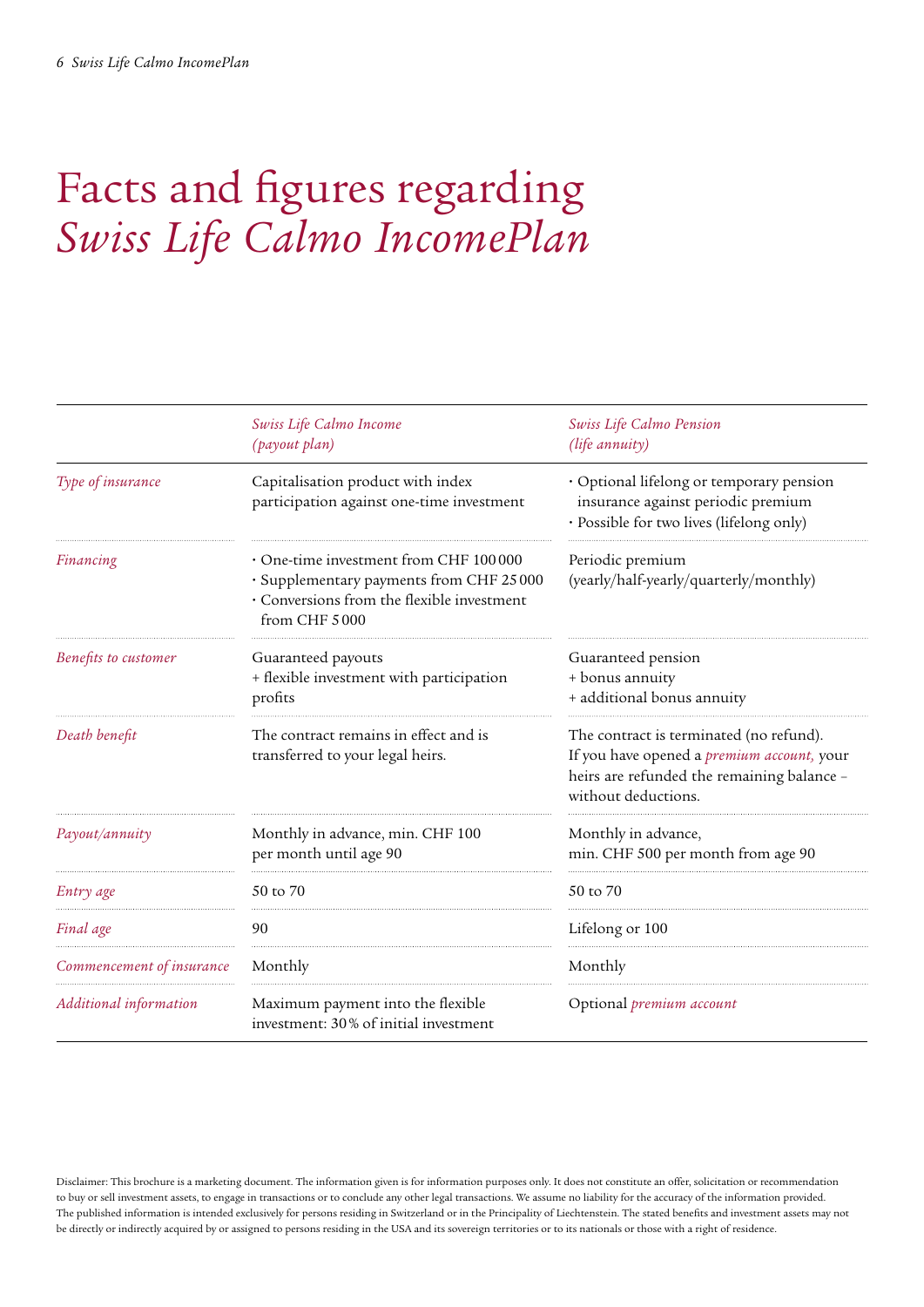### *Swiss Life Calmo IncomePlan*  is at the centre of your tailor-made pension solution

#### Swiss Life Calmo IncomePlan

Secure, guaranteed supplementary income for a self-determined future



#### Swiss Life pension planning

Individual income and asset planning for the period before and after retirement

#### Swiss Life premium account

Supplementary premium account, from which premiums for supplementary income from age 90 are drawn

- *1* Ideally you would first have a comprehensive consultation as part of *Swiss Life pension planning* to develop a customised solution for your assets and income.
- *2* By opening a *Swiss Life Calmo IncomePlan* you arrange today for more flexibility tomorrow. You finance your guaranteed supplementary income by way of a one-time investment (for your income until age 90) and by way of a periodically financed annuity premium (for your income from age 90).
- *3* With the practical *premium account* you ensure that you will have even more time for the finer things in life once you have made a one-time payment of the entire premium amount for your supplementary income from age 90.

#### **Are the following questions worrying you?**

- **ɬ** Have I put aside enough for the time after my retirement?
- **ɬ** Should I work until normal retirement age, or can I take early retirement?
- **ɬ** How can I save tax?
- **ɬ** Who should eventually inherit my estate?
- **ɬ** Does it make sense to amortise my residential property?

#### **Further information and individual advisory service**

- **ɬ** Are you interested in *Swiss Life Calmo IncomePlan?*
- **ɬ** Would you like to know more about pension planning?
- **ɬ** Do you simply have questions, or would you like additional information?

Your advisor is looking forward to hearing from you. You can find further information at: *www.swisslife.ch/en/calmoincomeplan*